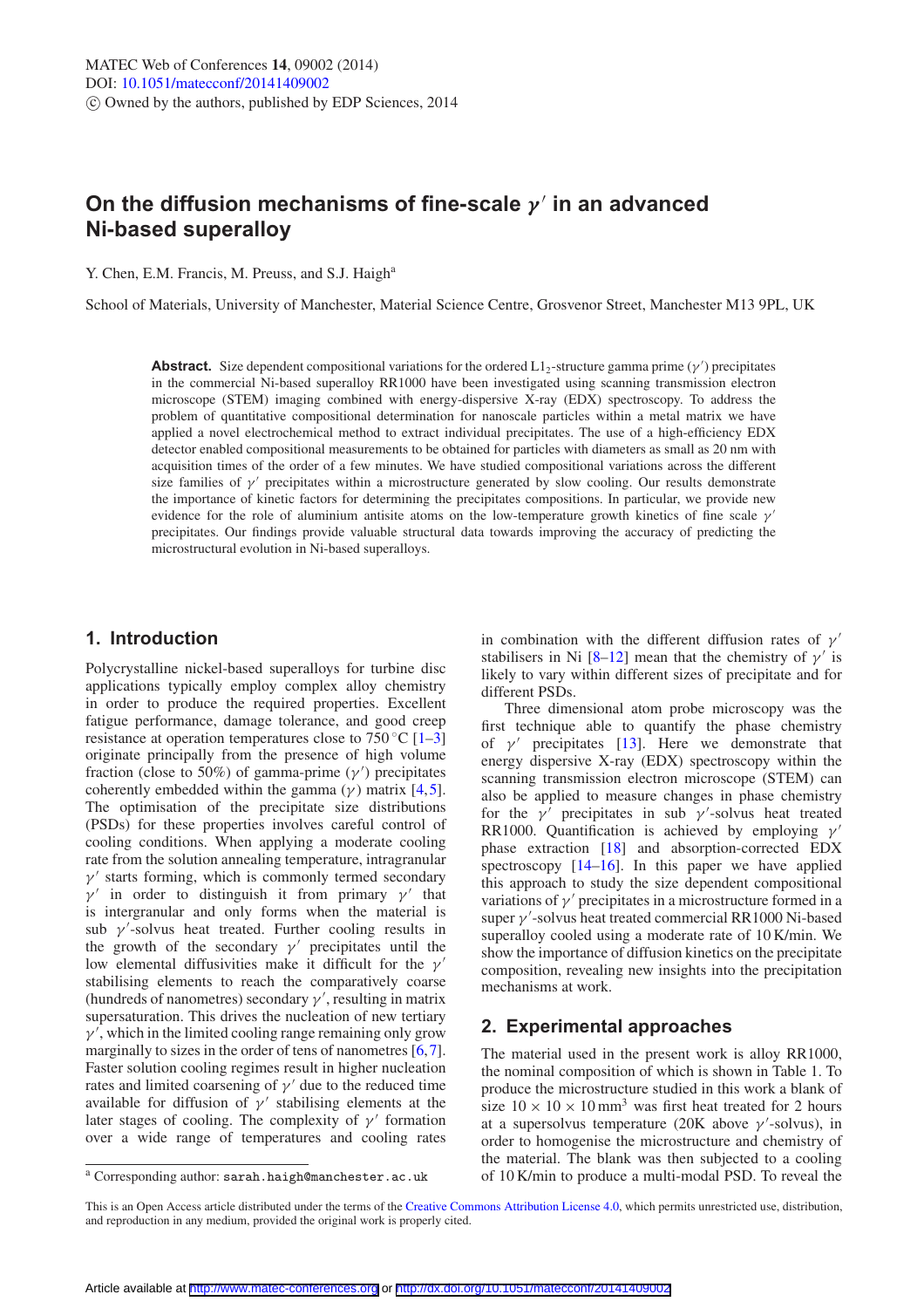**Table 1.** Nominal chemical composition of RR1000 Ni-based superalloy.

| Element     | $\sim$ | C0    | Al   | Mo   | т:             | Ta   | $\overline{\phantom{a}}$<br>↵ | $\sim$<br>◡ | ໋     | Hf   | Ni             |
|-------------|--------|-------|------|------|----------------|------|-------------------------------|-------------|-------|------|----------------|
| $\%$<br>wt. | . .    | 18.5  |      |      | $\sim$<br>J.V  | ∼    | 0.06                          | 0.027       | 0.015 | 0.5  | <b>Balance</b> |
| $\%$<br>at. | 16.49  | 17.94 | 6.35 | 2.98 | .29<br>$-4.2.$ | 0.63 | 0.04                          | 0.13        | 0.08  | 0.16 | Balance        |

microstructure, the sample was polished and etched using a two-part etchant to remove the  $\gamma'$  phase [\[17](#page-3-12)]. Scanning electron microscope (SEM) imaging was performed using a Philips XL30 FEGSEM at an accelerating voltage of 10 kV and at a working distance of 7.5 mm. The precipitate size is defined in this work as the square root of the visible area.

Traditional electron transparent foils were suitable for EDX compositional measurements in large  $\gamma'$  precipitates but where precipitate sizes approach the foil thickness (∼100 nm) it becomes difficult to separate the composition of the precipitate from that of the surrounding matrix. To overcome this problem we have followed an alternative technique for transmission electron microscope (TEM) sample preparation first demonstrated by Mukherji [\[18\]](#page-3-9) et al. In this approach an electro-chemical method is employed to extract individual  $\gamma'$  precipitates by dissolving the surrounding  $\gamma$  matrix. We have compared precipitate size distributions obtained using the extraction method with conventional SEM imaging and found excellent agreement, demonstrating that this method is reliable [\[19\]](#page-3-13). TEM and STEM imaging was performed using the FEI Tecnai F30 S/TEM at an accelerating voltage of 300 kV. This instrument is fitted with an Oxford Instruments  $X$ -Max<sup>N</sup> 80T SDD for EDX spectroscopy with a take-off angle of 20◦. High-angle annular dark field (HAADF) imaging was performed with a convergence semi-angle of 12.5 mrad and a HAADF inner angle of 30 mrad. The thickness of the extracted particles was approximated as the measured particle width allowing compositional analysis to be achieved via an absorption-corrected EDX spectroscopy approach described elsewhere [\[14](#page-3-10)[–16](#page-3-11)].

In a binary Ni-Al alloy the  $\gamma'$  phase has the composition Ni<sub>3</sub>Al with the ordered  $L1<sub>2</sub>$  structure in which the face-centred sublattice  $(\alpha)$  is occupied by Ni atoms and the corner sublattice  $(\beta)$  is occupied by Al atoms. For the more complex case of RR1000 nickel-based superalloy, the chemistry of the  $\gamma'$  phase is generally given as (Ni, Co,  $Cr, Mo$ <sub>3</sub>(Al, Ti, Ta, Hf. The elements Al, Ti, Ta and Hf, are generally assumed to substitute into the  $\beta$ -sublattice, while Ni, Co, Cr, and Mo occupy the  $\alpha$ -sublattice as predicted by first principle calculations [\[20](#page-3-14)[–25](#page-4-0)]. Herein Hf is not found to be present at measurable levels in the precipitate size range considered in this work. The ratio  $C_{\text{(Ni, C_0, Cr, Mo)}}/C_{\text{(Al,Ti,Ta)}}$  can be used for examining whether precipitate phase chemistry is in equilibrium compared to thermodynamic calculations.

# **3. Results and discussion**

This paper focusses on the small-scale precipitates (less than 300 nm in diameter) and the effects of elemental diffusion kinetics on the chemistry of these precipitates, so precipitates size analysis has been truncated out

<span id="page-1-0"></span>

**Figure 1.** SEM image showing the precipitate size distributions of the RR1000 Ni-based superalloy cooled at the rate of 10 K/min.

<span id="page-1-1"></span>

**Figure 2.** The measured precipitate size distributions of the alloy RR1000 obtained from SEM images.

below 300 nm. Figure [1](#page-1-0) shows a typical SEM image of precipitates below 300nm obtained after surface etching of  $\gamma'$  precipitates, to demonstrate the microstructure of this superalloy when cooled at 10 K/min. The PSD for precipitates between 20 nm and 300 nm has been evaluated from the SEM images and the result is shown in Fig. [2.](#page-1-1) What Fig. [2](#page-1-1) presents is essentially the probability of finding a precipitate of a certain size at the range of 20– 300 nm. This distribution is consistent with the particle size range used to measure the composition-size relationship shown in Fig. [3](#page-2-0) from the extracted precipitates. As shown in Fig. [3](#page-2-0) the different elements exhibit different size dependent behaviour. Most significant is that as the  $\gamma'$ precipitates get smaller the Al content increases, whilst Ti and Co concentrations decrease.

Thermodynamic calculations using Pandat software have shown that the equilibrium ratio of  $C_{(Ni,Co,Cr,Mo)}$ /  $C_{(Al,Ti,Ta)}$  has an almost constant value of 3.4 for the temperature range 873 K to 1323 K. As shown in Fig. [4](#page-2-1) the experimentally measured ratio of  $C_{(Ni,C_0,Cr,M_0)}$  $C_{(A1\text{Ti}~Ta)}$  is lower than this equilibrium value particularly for fine-scale precipitates  $\langle 200 \text{ nm} \rangle$  which have a mean value of  $\sim$ 3.2 ± 0.1. This implies that the precipitates formed at low temperatures are further from the equilibrium stoichiometry and indicates the importance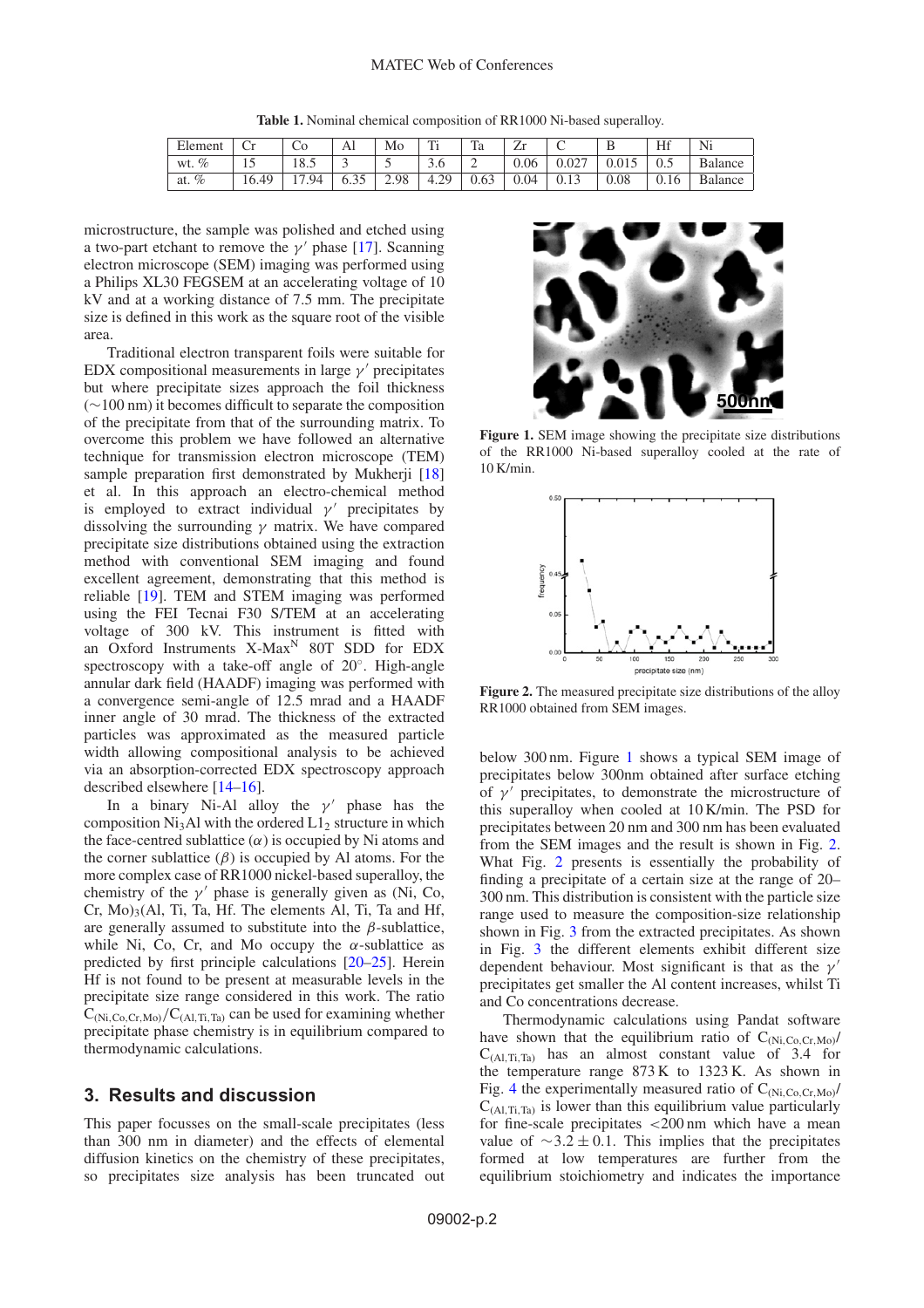<span id="page-2-0"></span>

<span id="page-2-1"></span>**Figure 3.** The size dependent elemental compositions of  $\gamma'$ precipitates calculated using STEM EDX spectroscopy with film-standard absorption correction in the RR1000 superalloys. The error bars were calculated using the standard deviation of four measurements taken from different regions of the same precipitate.



**Figure 4.** The ratio of  $\gamma$  forming elements to  $\gamma'$  stabilizers  $(C_{(Ni, Co, Cr, Mo)}/C_{(Al, Ti, Ta)})$  for materials cooled at the rate of 10 K/min.

of kinetic effects. It can also be seen that secondary  $\nu'$ has near-field compositions that are closer to equilibrium compared to tertiary  $\gamma'$  which have far-field compositions.

Thermodynamic calculations for equilibrium composition by the tangent method between  $\gamma$  and  $\gamma'$  phases in Pandat software at temperatures between 873 K and 1323 K predict virtually constant Al and Ti contents with values of  $12.3 \pm 0.3$  at.% and  $8.7 \pm 0.1$  at.% respectively. However, our experimental observations show that for the case of these precipitates created using a cooling rate of 10K/min, Al content of  $\gamma'$  increases as the precipitates get smaller, from 12.5 at.% in secondary  $\gamma'$  precipitates with diameters of ∼230 nm, to 15.5 at.% in the smallest tertiary  $\gamma'$  (∼25 nm). In contrast, the experimentally measured

<span id="page-2-2"></span>

**Figure 5.** Interdiffusion coefficients for the different alloying elements (Al, Ti, Ta, Hf, Co, Cr, Mo) present in (a)  $\gamma$  matrix phase and (b)  $\gamma'$  precipitate phase of the nickel based superalloy RR1000. Al24, Al25 and Al26 refer to the diffusivity of aluminium in  $Ni<sub>76</sub>Al<sub>24</sub>$ ,  $Ni<sub>75</sub>Al<sub>25</sub>$  and  $Ni<sub>74</sub>Al<sub>26</sub>$ , respectively. All data has been extended from  $6.7 \times 10^{-4}$  K<sup>-1</sup>(1500 K) to 13  $\times$  $10^{-4}$  K<sup>-1</sup> (770 K) using Arrhenius curves and assumes a dilute solid solution. The data was obtained by summarizing results from references [\[8](#page-3-6)[–12\]](#page-3-7). Current diffusivity data for Ta and Hf in  $\gamma'$  was only available at 1470 K so their temperature dependence could therefore not be predicted.

concentration of the  $\gamma'$  stabilising element Ti and the  $\gamma$ former Co show the opposite behaviour to Al and Ti: both decrease from 10.6 at.% Ti and 11.6 at.% Co in this secondary  $\gamma'$  to 8.5 at.% Ti and 8.4 at.% Co in tertiary  $\gamma'$ . Of greatest interest is the elemental composition of the fine scale tertiary  $\gamma'$  because these reflect the effects of  $\nu'$  stabilisers and temperature on the precipitate growth mechanisms. The most significant different compared to larger precipitates and the calculated equilibrium values, is the observation of far higher Al content in the fine scale tertiary  $\gamma'$ . A possible explanation for this is that high interfacial energy of these fine scale precipitates results in a changes of equilibrium composition. However, as compared to the change of chemical free energy the interfacial energy of Ni-base superalloys is exceptionally low of <sup>∼</sup>0.014 J/m2 in Ni-Al alloy and approximately in the order of  $0.01 \text{ J/m}^2$  for all the superalloys  $[26]$  so size effect is unlikely to be responsible for the large differences we observe experimentally. An alternative possibility for the cause of off-equilibrium compositions for these fine scale tertiary  $\gamma'$  could be the diffusion kinetics.

We have summarised the reported interdiffusion coefficients for the different alloying elements in  $\gamma$ and  $\gamma'$  phases [\[8](#page-3-6)[–12](#page-3-7)] as shown in Fig. [5.](#page-2-2) This data allows the relative diffusion rates to be compared. Most alloying elements considered here diffuse a lot more slowly in the  $\gamma'$  precipitates than in the  $\gamma$  matrix due to their high diffusion activation energy. The only exception is aluminium, which has a similar diffusion coefficient in both  $\gamma'$  and  $\gamma$  for the whole temperature range considered. In particular, at low temperatures, the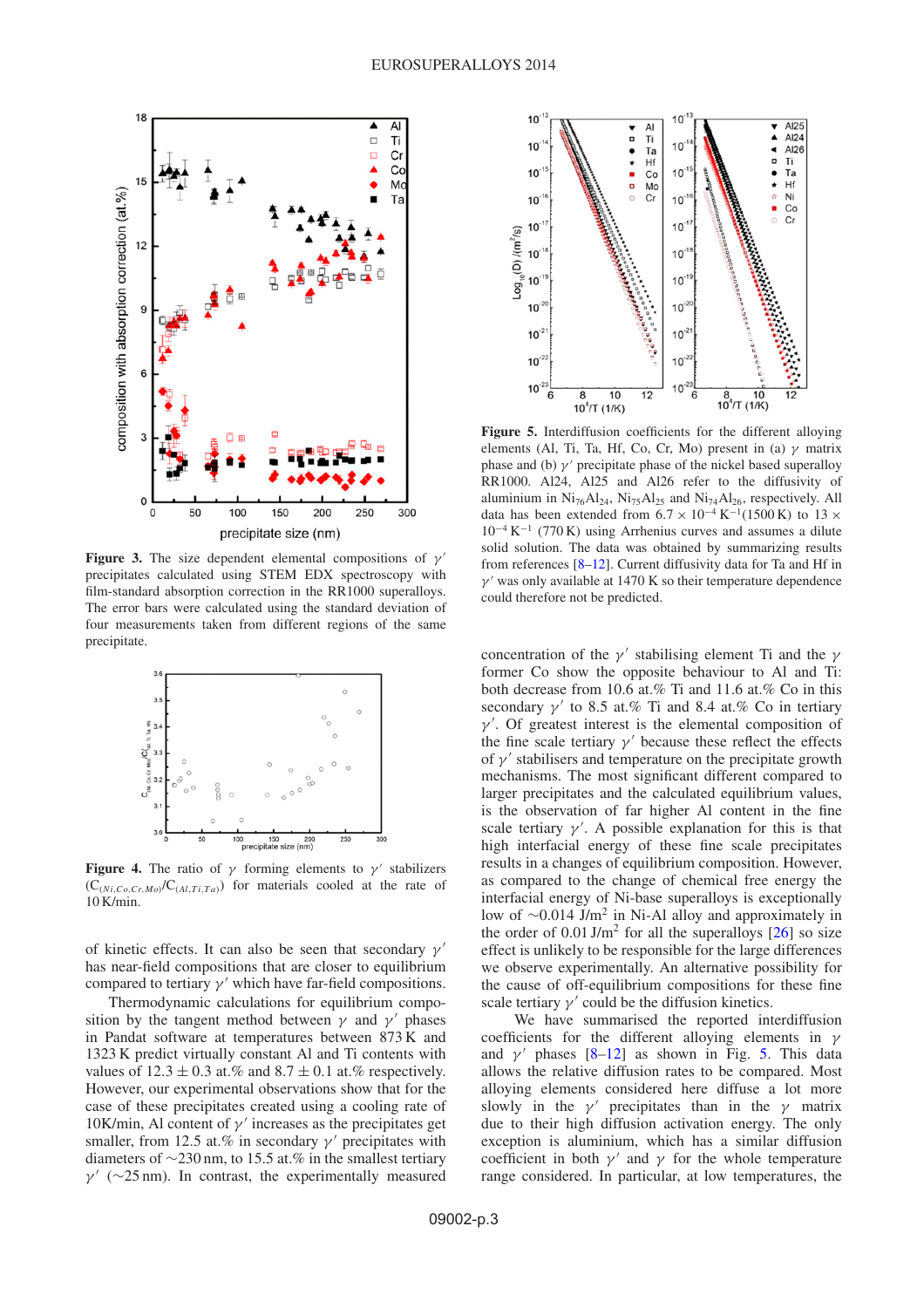interdiffusivity of Al in  $\gamma'$  is comparable to that in  $\gamma$  and is significantly larger as compared to the other elements. The diffusion behaviour of most alloying elements in the ordered  $L1_2$  γ' phase is well explained by a vacancymediated exchange diffusion occurring only in the relevant sublattice [\[11\]](#page-3-15). Thus Al, Ti and Ta are expected to be confined to the  $\beta$ -sublattice while Cr, Co and Mo diffuse only via the  $\alpha$ -sublattice. Aluminium's anomalous behaviour has recently been explained using antisitebridge diffusion [\[10](#page-3-16),[11,](#page-3-15)[27](#page-4-2)]. Aluminium can therefore diffuse preferentially within the  $\beta$ -sublattice via the  $\alpha$ -sublattice, which enhances the diffusivity of Al in the  $\gamma'$  precipitates at low temperature. Gopal et al. demonstrated that this mechanism provides a good fit to their reported experimental atom probe data [\[28\]](#page-4-3). The Al antisite diffusion enhancing the diffusivity results in more complex non-equilibrium kinetic effects because equilibrium calculations for  $\gamma'$  only consider Al to exist on the  $\beta$ -sublattice. Al antisite bridge diffusion will cause higher Al antisite occupancy at lower temperatures and therefore result in an anomalous enrichment of Al in the smaller precipitates which is consistent with the experimental results of this work (Fig. [4\)](#page-2-1).

### **4. Conclusions**

In conclusion, we have studied the size dependent compositional variations within  $\gamma'$  precipitates in the commercial RR1000 Ni-based superalloy by employing STEM EDX spectroscopy. The large scale secondary  $\gamma'$ precipitates have near-field compositions whilst the finescale tertiary  $\gamma'$  precipitates have far-field compositions. The size dependent compositional variations can be explained by the interdiffusivity of different elements within the  $\gamma'$  phase. Particularly, the enrichment of Al in the tertiary  $\gamma'$  suggests the importance of antisite-diffusion at low temperatures. The observed differences between large and small precipitates could indicate a transition from vacancy diffusion at high temperatures to antisite diffusion at low temperature. Our results therefore provide new evidence supporting Al antisite-bridged diffusion and demonstrate its importance on the growth of fine scale precipitates at low temperatures.

#### <span id="page-3-0"></span>**References**

- [1] J.R.H. May, M.C. Bache, M.R. Kaylor, and David D., Microstructure and Mechanical Properties of an Advanced Nickel-Based Superalloy in the as-HIP Form, Advanced Materials Research, **278** (2011) 265–270
- [2] J.M. Silva, R.A. Cludio, A. Sousa e Brito, C.M. Branco, J. Byrne, Characterization of Powder Metallurgy (PM) Nickel Base Superalloys for Aeronautical Applications, Materials Science Forum, **514–516** (2006) 495–499
- <span id="page-3-1"></span>[3] T.P.G. J. Gayda, and P. T. Kantzos, The effect of dual microstructure heat treatment on an advanced Nickelbase disk alloy, Superalloy 2004, (2004) 323–329
- <span id="page-3-2"></span>[4] R. Reed, The Superalloys Fundamentals and Applications Cambridge university press, Cambridge, 2006
- <span id="page-3-3"></span>[5] T. Murakumo, T. Kobayashi, Y. Koizumi, H. Harada, Creep behaviour of Ni-base single-crystal superalloys with various  $\gamma'$  volume fraction, Acta Materialia, **52** (2004) 3737–3744
- <span id="page-3-4"></span>[6] M.P. Jackson, R.C. Reed, Heat treatment of UDIMET 720Li: the effect of microstructure on properties, Mater. Sci. Eng. A, **259** (1999) 85–97
- <span id="page-3-5"></span>[7] R.C. Reed, The SuperAlloys Fundamentals and Applications Cambirdge University Press, Cambridge, 2006
- <span id="page-3-6"></span>[8] C.E. Campbell, W.J. Boettinger, U.R. Kattner, Development of a diffusion mobility database for Nibase superalloys, Acta Materialia, **50** (2002) 775–792
- [9] B.S. Bokstein, S.Z. Bokstein, I.T. Spitsberg, Ni selfdiffusion in alloyed Ni3Al, Intermetallics, **4** (1996) 517–523
- <span id="page-3-16"></span>[10] J. Cermak, A. Gazda, V. Rothova, Interdiffusion in ternary Ni3Al/Ni3Al-X diffusion couples with X=Cr, Fe, Nb and Ti, Intermetallics, **11** (2003) 939– 946
- <span id="page-3-15"></span>[11] J. Cermak, V. Rothova, Concentration dependence of ternary interdiffusion coefficients in Ni3Al/Ni3Al–X couples with X=Cr, Fe, Nb and Ti, Acta Mater., **51** (2003) 4411–4421
- <span id="page-3-7"></span>[12] M. Karunaratne, P. Carter, R. Reed, On the diffusion of aluminium and titanium in the Ni-rich Ni–Al–Ti system between 900 and 1200 ◦C, Acta Mater., **49** (2001) 861–875
- <span id="page-3-8"></span>[13] D. Blavette, A. Bostel, J. Sarrau, Atom-probe microanalysis of a nickel-base superalloy, Metall. Trans. A, **16** (1985) 1703–1711
- <span id="page-3-10"></span>[14] M. Watanabe, Z. Horita, M. Nemoto, Absorption correction and thickness determination using the  $\zeta$ factor in quantitative X-ray microanalysis, Ultramicroscopy, **65** (1996) 187–198
- [15] D. Williams, M. Watanabe, D. Carpenter, Thin Film Analysis and Chemical Mapping in the Analytical Electron Microscope, in: G. Love, W.A.P. Nicholson, A. Armigliato (Eds.) Modern Developments and Applications in Microbeam Analysis, Springer Vienna, 1998, pp. 49–57
- <span id="page-3-11"></span>[16] M. Watanabe, D. Williams, The quantitative analysis of thin specimens: a review of progress from the Cliff-Lorimer to the new  $\zeta$ -factor methods, J. Microsc.-Oxford, **221** (2006) 89–109
- <span id="page-3-12"></span>[17] M. Preuss, P.J. Withers, J.W.L. Pang, G.J. Baxter, Inertia welding nickel-based superalloy: Part I. Metallurgical characterization, Metallurgical and Materials Transactions A, **33** (2002) 3215–3225
- <span id="page-3-9"></span>[18] D. Mukherji, R. Müller, R. Gilles, P. Strunz, J. Rsler, G. Kostorz, Nanocrystalline Ni3Al-type intermetallic phase powder from Ni-base superalloys, Nanotechnology, **15** (2004) 648–657
- <span id="page-3-13"></span>[19] Y. Chen, T. Slater, E. Lewis, E. Francis, M.G. Burke, M. Preuss, S.J. Haigh, Measurement of size-dependent composition variations for gamma prime  $(\gamma')$  precipitates in an commercial nickel-based superalloy, Under review, (2014)
- <span id="page-3-14"></span>[20] N. Dupin, B. Sundman, A thermodynamic database for Ni-base superalloys, Scand. J. Metall., **30** (2001) 184–192